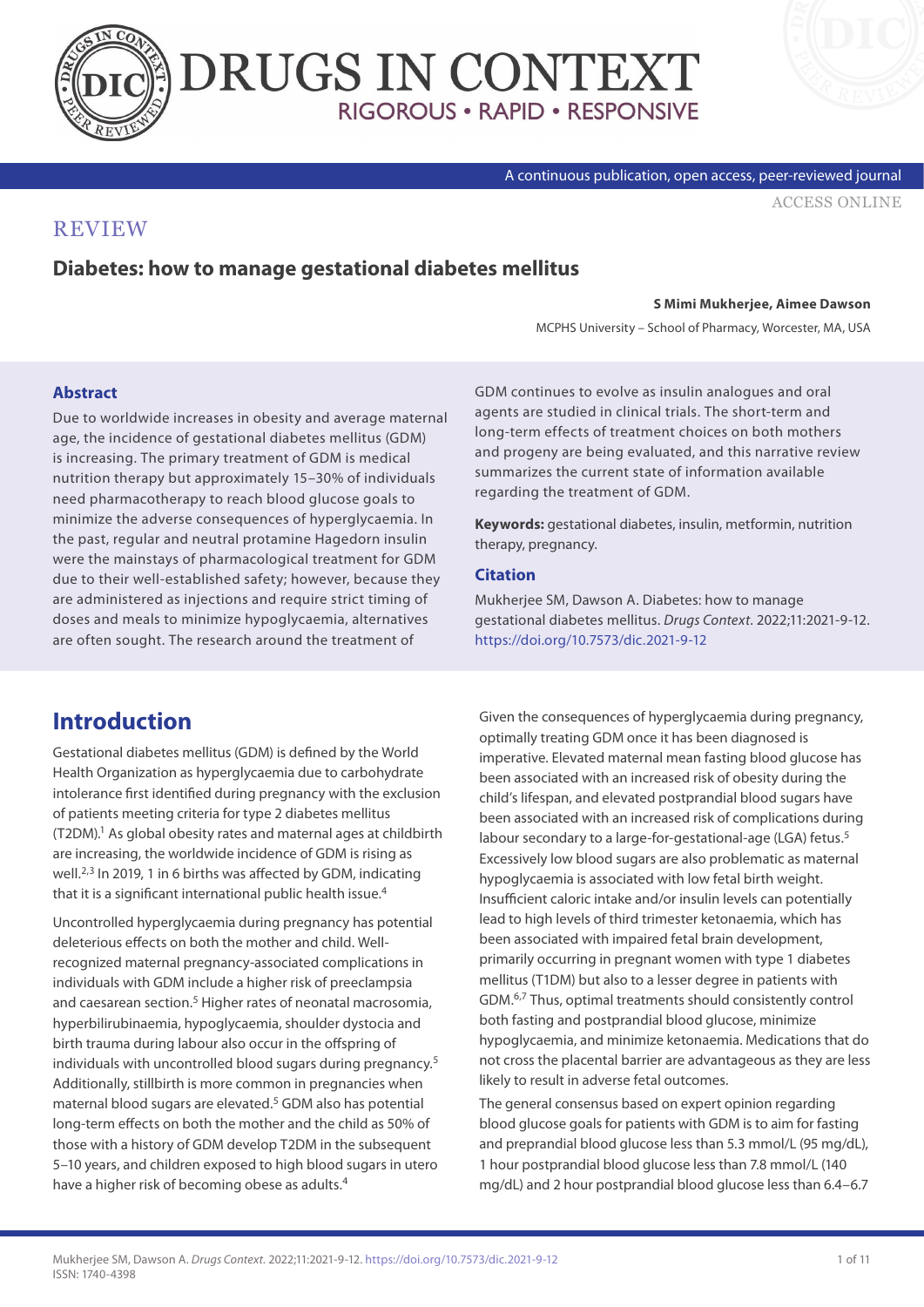mmol/L (115-120 mg/dL).<sup>2,5-8</sup> Because excess weight gain can contribute to insulin resistance, several guidelines on GDM refer to guidelines from the National Academy of Medicine regarding desired weight gain during pregnancy.<sup>6,7,9</sup> The recommendations for weight gain during pregnancy are based on prepregnancy body mass index (BMI) and are as follows: weight gain of 12.5–18 kg if mother is underweight (BMI  $<$ 18.5 kg/m<sup>2</sup>), 11.5–16 kg if normal weight (BMI 18.5–24.9 kg/m<sup>2</sup>), 7–11.5 kg if overweight (BMI 24–29.9 kg/m<sup>2</sup>) and 5–9 kg if with obesity (BMI ≥30 kg/m2).6,9 The weight gain recommendations are based on limited data, especially in women with a BMI of  $>$ 35 kg/m<sup>2</sup> and should not be used in a prescriptive manner.<sup>9</sup>

Notably, most people with GDM can control fasting and postprandial hyperglycaemia during pregnancy through changes in diet and lifestyle. About 15–30% of individuals with GDM need medications in addition to lifestyle modifications to reach target blood glucose levels.2 For decades, various forms of insulin have been the mainstay of pharmacotherapy for GDM once lifestyle modifications are deemed insufficient to achieve control. However, insulin does have disadvantages, such as its primary modality of administration as an injectable, which requires education and resources to administer, and its ability to cause hypoglycaemia. At present, there are many insulin analogues available as well as oral agents that have been used to treat GDM. The goal of this narrative review is to summarize the available information related to the treatment of GDM.

# **Methods**

An initial literature search of PubMed and Google Scholar through July 30, 2021, was conducted combining the search terms "gestational diabetes" and "guidelines". The most recent guidelines from organizations specialized in diabetes mellitus and/or obstetrics published within the last 10 years were reviewed. Pertinent articles referenced in the guidelines were identified and reviewed. Secondary searches of PubMed and Google Scholar through August 30, 2021, using the search terms "gestational diabetes" combined with "metformin", "sulfonylureas", "acarbose" and "insulin" were used to identify medication-specific research trials. All abstracts of articles identified in the secondary searches were reviewed. All case reports, systematic reviews and clinical trials were assessed; articles that were included were the highest level of evidence for each medication. Review articles were evaluated if published within the past 2 years. Citations of identified articles were reviewed and pertinent references were also included. Information on ongoing clinical trials that were referenced in gathered articles was found using Google Scholar.

## **Review**

# Medical nutrition and lifestyle modification therapy

Although medical nutrition therapy, in conjunction with physical activity and/or weight management, is the first line in

treating GDM, there is limited data on the most effective ways to control blood glucose. An individualized approach to diet that is developed by a registered dietitian is recommended by several quidelines.<sup>5-7</sup> In order to be successfully implemented, cultural eating habits should be considered. In general, carbohydrate intake should be controlled but sufficient to meet weight gain goals and avoid ketosis. Severe caloric restriction of less than 1500 calories per day is not recommended as it has been associated with elevated ketones.<sup>6</sup> Carbohydrate intake should be about 35–45% of total caloric intake with a minimum of 175 g of carbohydrates per day.<sup>5-7</sup> Distributing carbohydrates across three meals per day with snacks in between is often recommended to maintain stable blood sugars.<sup>5,6</sup> If weight gain is occurring at a much greater rate than expected based on National Academy of Medicine guidelines, caloric intake may need to be reduced. Physical activity is safe for most pregnant individuals and moderate-intensity aerobic activity (e.g. walking, swimming or yoga modified for pregnancy) is recommended.10 Physical activity has been shown to lower blood glucose in small studies evaluating different combinations of aerobic, strength, stretching and balance exercises, but there is insufficient data to broadly recommend it as a treatment for GDM.6,11 Blood glucose levels and fetal movement should be monitored before and after exercising. Many pregnant individuals can safely exercise for 15–30 minutes daily; exercising after each meal is a common strategy to reduce postprandial hyperglycaemia.5,6 The decision to initiate physical activity should be an individualized decision based on the patient's physical fitness, comorbid conditions and risk of pregnancy-related complications such as preeclampsia, preterm labour and placenta previa. If blood glucose is not controlled with a trial of medical nutrition therapy and/or other lifestyle modifications within 1–2 weeks, pharmacotherapy should be initiated.8

## Pharmacological therapy

Insulins and oral therapies have been studied and used clinically in the management of GDM. The decision of which agent to initiate should be patient specific and evidence based. Table 1 summarizes pharmacological therapies that are currently recommended, including dosing recommendations, pregnancy-specific considerations, and recommendations during labour and delivery.

#### **Insulin therapy**

### *General considerations for initiation and monitoring*

Similar to the many methods for initiating insulin in the general population, there are many ways to initiate insulin in individuals with GDM.12 As with patients with newly diagnosed T2DM, levels of insulin resistance and insulin production in patients with newly diagnosed GDM are difficult to estimate. Estimating insulin needs during pregnancy is additionally challenging as insulin resistance progressively increases during each trimester due to pregnancy-related hormonal shifts. In contrast to insulin initiation in patients with T2DM for whom a single daily dose of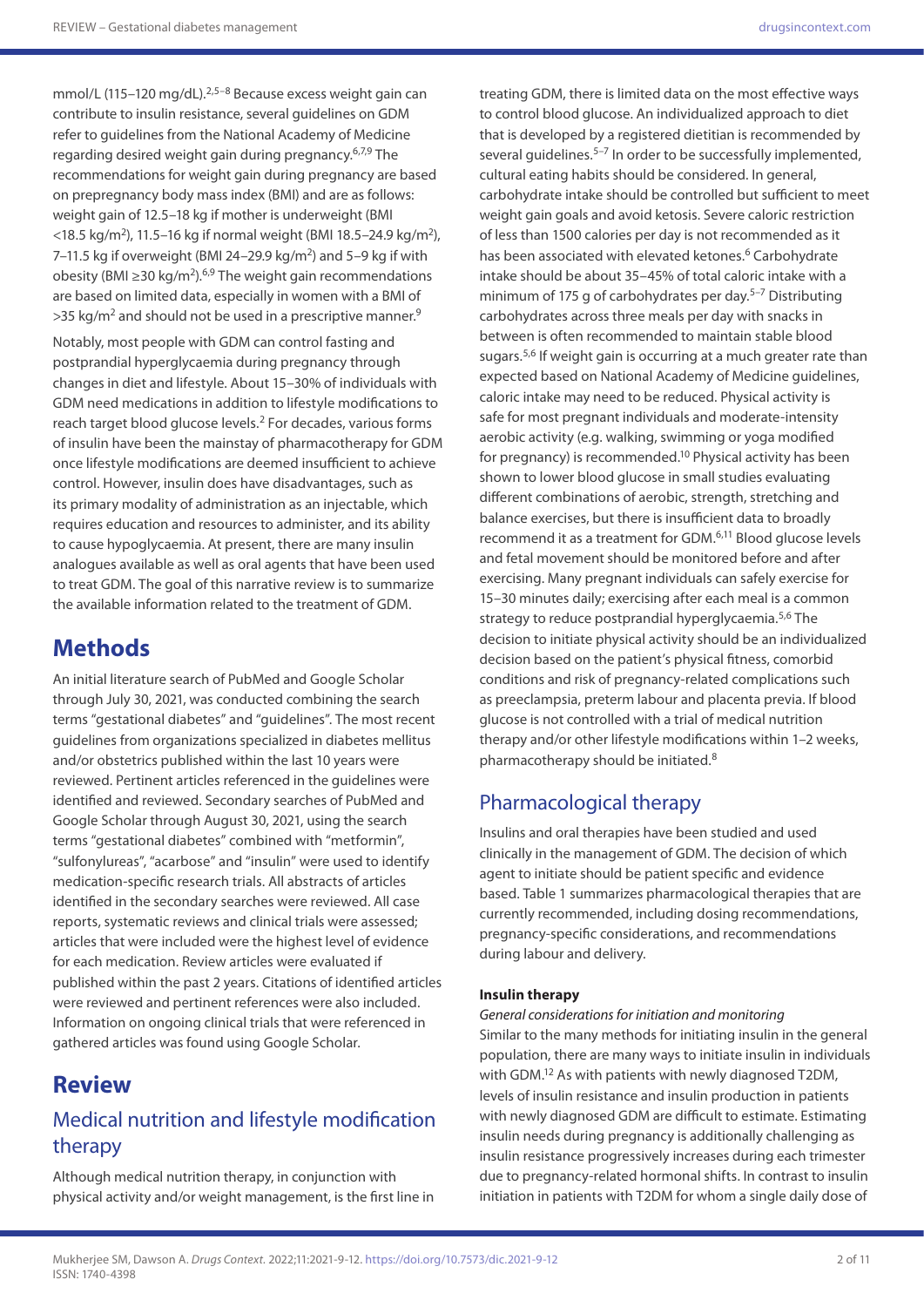| <b>Drug class</b>               | <b>Drug</b>                          | <b>Dosing recommendations</b><br>in GDM                                                                                                                                                                                                                                                                                                                                                                                                                                                                                                                                                                                                                                                                                                                                                                                                                                                                                                                                                                                                                                                                                         | <b>Considerations during</b><br>pregnancy                                                                                                                                                                                                                                   | Labour, delivery and<br>postpartum considerations                                                                                                                                                                                                                                                                             |
|---------------------------------|--------------------------------------|---------------------------------------------------------------------------------------------------------------------------------------------------------------------------------------------------------------------------------------------------------------------------------------------------------------------------------------------------------------------------------------------------------------------------------------------------------------------------------------------------------------------------------------------------------------------------------------------------------------------------------------------------------------------------------------------------------------------------------------------------------------------------------------------------------------------------------------------------------------------------------------------------------------------------------------------------------------------------------------------------------------------------------------------------------------------------------------------------------------------------------|-----------------------------------------------------------------------------------------------------------------------------------------------------------------------------------------------------------------------------------------------------------------------------|-------------------------------------------------------------------------------------------------------------------------------------------------------------------------------------------------------------------------------------------------------------------------------------------------------------------------------|
|                                 |                                      | Insulin - typically considered first-line agents in GDM                                                                                                                                                                                                                                                                                                                                                                                                                                                                                                                                                                                                                                                                                                                                                                                                                                                                                                                                                                                                                                                                         |                                                                                                                                                                                                                                                                             |                                                                                                                                                                                                                                                                                                                               |
| Rapid-acting<br>insulin         | Insulin lispro;<br>insulin aspart    | Insulin should be titrated<br>to glycaemic goals and dosing<br>individualized. For most,<br>begin with a basal-bolus<br>regimen <sup>6,13</sup> ; can consider<br>initiating at 0.7 units/kg/day<br>throughout the first trimester,<br>increasing to 0.8 units/kg/<br>day around weeks 14-18,<br>increasing to 0.9 units/kg/<br>day during weeks 26-27,<br>and increasing to 1 unit/kg/<br>day around weeks 36-37<br>until delivery <sup>6,13</sup><br>If NPH insulin is chosen as<br>the basal insulin, two-thirds<br>of the TDD can be given<br>prebreakfast (in a 70:30 basal<br>to bolus ratio) and one-third<br>of the TDD can be given<br>pre-evening meal (in a 50:50<br>basal to bolus ratio) <sup>12</sup><br>If using long-acting basal<br>insulin, 50% of the TDD<br>can be given as basal<br>insulin and 50% of the<br>TDD can be split as<br>premeal boluses <sup>13</sup><br>Selected patients with<br>either elevated fasting<br>blood glucose or elevated<br>postprandial blood glucose,<br>but not both, may be<br>candidates for only basal<br>insulin or only prandial<br>insulin, respectively <sup>5</sup> | Use of lispro and aspart<br>are recommended by<br>several guidelines <sup>5-7,13,26</sup> ;<br>lispro has been studied<br>retrospectively in large<br>cohorts where aspart has<br>prospective data available<br>for a smaller group of<br>patients <sup>15,16</sup>         | Discontinue during labour<br>and delivery <sup>45</sup><br>Is not excreted in breastmilk;<br>may restart postpartum if<br>persistent hyperglycaemia is<br>present <sup>45</sup>                                                                                                                                               |
| Short-acting<br>insulin         | Regular insulin                      |                                                                                                                                                                                                                                                                                                                                                                                                                                                                                                                                                                                                                                                                                                                                                                                                                                                                                                                                                                                                                                                                                                                                 | Has longstanding safety<br>data <sup>8</sup> ; consider risk of<br>hypoglycaemia                                                                                                                                                                                            | During labour and delivery,<br>used in insulin IV infusion<br>protocols to optimize<br>glycaemic control at moment<br>of delivery <sup>45</sup> ; discontinue<br>immediately postpartum <sup>45</sup><br>Is not excreted in breastmilk;<br>may restart postpartum if<br>persistent hyperglycaemia is<br>present <sup>45</sup> |
| Intermediate-<br>acting insulin | NPH insulin                          |                                                                                                                                                                                                                                                                                                                                                                                                                                                                                                                                                                                                                                                                                                                                                                                                                                                                                                                                                                                                                                                                                                                                 | Has longstanding safety<br>data <sup>8</sup> ; consider risk of<br>hypoglycaemia                                                                                                                                                                                            | Discontinue during labour<br>and delivery <sup>45</sup><br>Is not excreted in breastmilk;<br>may restart postpartum if<br>persistent hyperglycaemia is<br>present <sup>45</sup>                                                                                                                                               |
| Long-acting<br>insulin          | Insulin detemir,<br>insulin glargine |                                                                                                                                                                                                                                                                                                                                                                                                                                                                                                                                                                                                                                                                                                                                                                                                                                                                                                                                                                                                                                                                                                                                 | Insulin detemir has<br>greater evidence for use<br>in GDM and supported<br>by multiple international<br>guidelines <sup>5-7,13,26</sup> ; use<br>of insulin glargine is<br>more controversial due<br>to less evidence but is<br>often used and may be<br>$safe^{5-7,13,26}$ | Discontinue during labour<br>and delivery <sup>45</sup><br>Is not excreted in breastmilk;<br>may restart postpartum if<br>persistent hyperglycaemia is<br>present <sup>45</sup>                                                                                                                                               |

## **Table 1. Agents recommended for use in GDM.**

**Oral agents –** typically considered second-line or alternative first-line agents for patients who are not good candidates for State<br>insulin therapy

| Biguanide    | Metformin | Initiate at 500 mg once<br>or twice a day with food <sup>32</sup> ;<br>increase every 1-2 weeks to<br>meet glycaemic goals, up to a<br>maximum of 2,500 mg <sup>32</sup>      | Long-term safety data,<br>particularly effects on<br>offspring after exposure<br>are limited, show some<br>risk or are controversial <sup>7,28</sup>                                                | Discontinue during labour<br>and delivery <sup>45</sup><br>Drug is excreted into<br>breastmilk in small<br>amounts <sup>27,44,52,53</sup> ; likely safe to<br>use postpartum in lactating<br>mothers <sup>27,44,52,53</sup> |
|--------------|-----------|-------------------------------------------------------------------------------------------------------------------------------------------------------------------------------|-----------------------------------------------------------------------------------------------------------------------------------------------------------------------------------------------------|-----------------------------------------------------------------------------------------------------------------------------------------------------------------------------------------------------------------------------|
| Sulfonylurea | Glyburide | Initiate at 2.5 mg once or<br>twice a day with food; <sup>45</sup><br>increase gradually to meet<br>glycaemic goals, up to a<br>maximum of 10 mg twice<br>daily <sup>45</sup> | Associated with<br>increased risk of<br>adverse fetal outcomes<br>compared to insulin<br>and metformin <sup>6,7,27,45</sup> ;<br>additionally, long-term<br>safety data are lacking <sup>7,49</sup> | Discontinue during labour<br>and delivery <sup>45</sup><br>Drug is excreted into<br>breastmilk in small amounts <sup>53</sup> ;<br>likely safe to use postpartum<br>in lactating mothers <sup>45,53</sup>                   |

GDM, gestational diabetes mellitus; NPH, neutral protamine Hagedorn; TDD, total daily dose.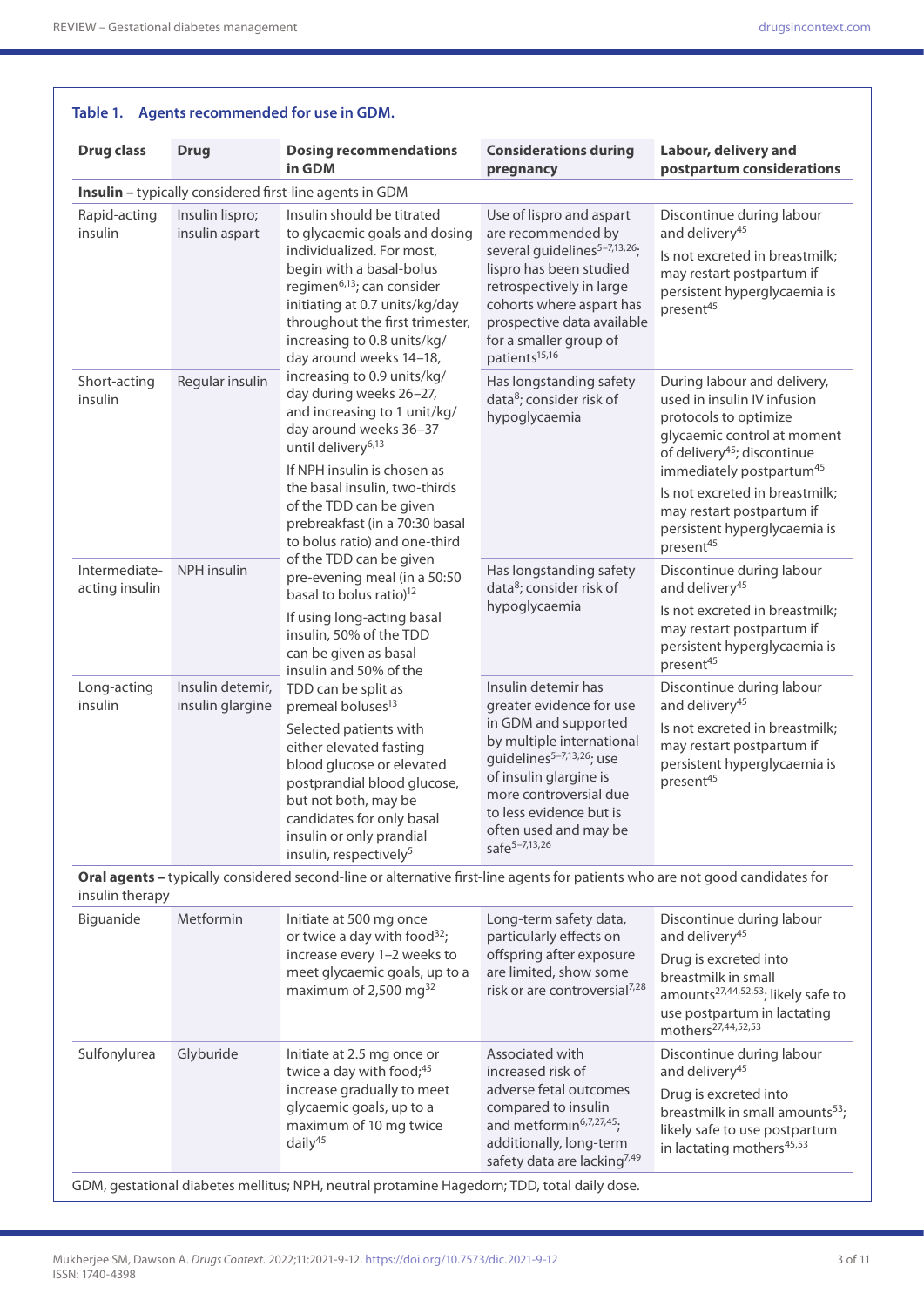basal insulin is usually recommended, guidelines for patients with GDM recommend initiating with basal-bolus insulin regimens that simulate physiological insulin secretion.<sup>6,12</sup> This is because the risk of immediate harm due to hyperglycaemia during pregnancy is well documented, so achieving blood glucose control quickly is prioritized during the relatively shorter time span of pregnancy. Selected patients with either elevated fasting blood glucose or elevated postprandial blood glucose, but not both, may be candidates for only basal insulin or only prandial insulin, respectively.<sup>5</sup> Adjustments to insulin can be made every 3 days and frequent blood glucose testing is especially important during the titration period. Frequent premeal, postprandial and prebedtime blood glucose testing may be cumbersome for patients but is important to reach blood glucose goals and minimize hypoglycaemia. Continuous glucose monitoring, if available, should be considered as it has been associated with reduced infant macrosomia and may identify out-of-range blood glucose values more readily with fewer finger sticks.13 Hypoglycaemia unawareness is seldom an issue for those with GDM as it more commonly occurs in the first trimester, and GDM is more commonly diagnosed during the second trimester.<sup>14</sup> In most patients with GDM, low blood sugars can be recognized and treated immediately as long as education is provided and patients are prepared.

Notably, regular insulin and neutral protamine Hagedorn (NPH) insulin were the first insulins to be used during pregnancy and have longstanding safety data in humans. They are not without disadvantages in comparison to newer insulin analogues. Due to regular insulin's slower onset of action and longer duration in comparison to rapid-acting insulins, it is less convenient to use because it requires administration 30 minutes before a meal. NPH insulin, an intermediate-acting basal insulin, generally requires two injections for daily coverage, unlike other longer-acting basal insulins that can be administered once daily. Additionally, NPH insulin peaks around 4–8 hours, which can cause hypoglycaemia overnight or if midday meal timing is shifted. Thus, evaluating the risks and benefits of available insulin analogues during pregnancy is warranted.

### *Rapid-acting insulin analogues*

Of the rapid-acting insulins, insulin lispro and insulin aspart are considered safe due to available data comparing them to regular insulin in individuals with pre-existing diabetes and GDM during pregnancy. Use of insulin lispro has been studied retrospectively, whereas insulin aspart has been studied prospectively in 322 pregnant women with T1DM.<sup>15</sup> Insulin aspart was shown to have equal efficacy and less hypoglycaemia in comparison to regular insulin. Despite a lack of prospective data, the combined retrospective trials for insulin lispro evaluated 1265 pregnancies and demonstrated its safety.<sup>16</sup>

The safety during pregnancy of insulin glulisine is less clear in comparison to insulin lispro and insulin aspart. Insulin glulisine use during pregnancy was evaluated in a systematic review, which combined data from pharmaceutical company-sponsored studies, case reports in the literature

and postmarketing data. Of the 303 pregnancy exposures, the analysis of the data did not suggest a causal association between insulin glulisine use and congenital malformations.<sup>17</sup> Additionally, a small randomized clinical trial of 16 women with GDM comparing NPH insulin to insulin glulisine was conducted.18 The mean gestational age of the women was 30.3 weeks and they were followed until delivery. There was no difference between NPH insulin and insulin glulisine regarding the primary endpoint of postprandial blood glucose lowering, but the study was not adequately powered to detect a difference in pregnancy complications.<sup>18</sup>

## *Basal insulin analogues*

Of the basal insulins, insulin detemir has the most safety data in pregnancy. In cell line studies, its low affinity to type 1 insulin growth factor (IGF1) receptors indicates that it has a low risk of adversely affecting embryonic transplantation; this finding was replicated in animal studies.15,19 Additionally, in a prospective multicentre trial in 310 patients with T1DM during pregnancy, insulin detemir was statistically non-inferior to NPH insulin with respect to glycosylated HbA1c at 36 gestational weeks and hypoglycaemia.19

There is a lack of consensus on the use of insulin glargine for the treatment of GDM. One consideration when evaluating safety is whether a medication crosses the placenta. Reassuringly, none of the currently available insulins have been shown to be transferred across the placental barrier, and this information has been used by some to support the safety of all available insulins.<sup>7</sup> Although insulin glargine does not reach the fetus, in vitro data indicate that insulin glargine has the potential to adversely affect embryonic implantation.<sup>15</sup> In general, this is more of a theoretical concern for women with pre-existing diabetes mellitus, and less so for individuals with GDM as a diagnosis of GDM is typically made after the first trimester. At present, there are no randomized controlled trials comparing insulin glargine to other basal insulins during pregnancy. However, several retrospective and prospective observational studies have been published comparing insulin glargine to NPH insulin and/or insulin detemir during pregnancy, supporting its safety and efficacy in both fetal and maternal outcomes.20 In an observational prospective study comparing insulin glargine and NPH insulin that included 82 patients with GDM, patients on insulin glargine had lower rates of maternal and fetal complications.21 Maternal complications evaluated included hypoglycaemia, new-onset hypertension and albuminuria. Neonatal complications evaluated included jaundice and congenital malformations. Similarly, a metaanalysis of eight observational cohort studies in 702 women with pre-existing DM or GDM found no statistical differences between insulin glargine and NPH insulin when evaluating maternal outcomes, such as new-onset hypertension, pre-eclampsia and caesarean section, and neonatal outcomes such as birth weight and respiratory distress.<sup>22</sup>

The safety during pregnancy of insulin degludec is less certain due to limited data in humans. The published data in women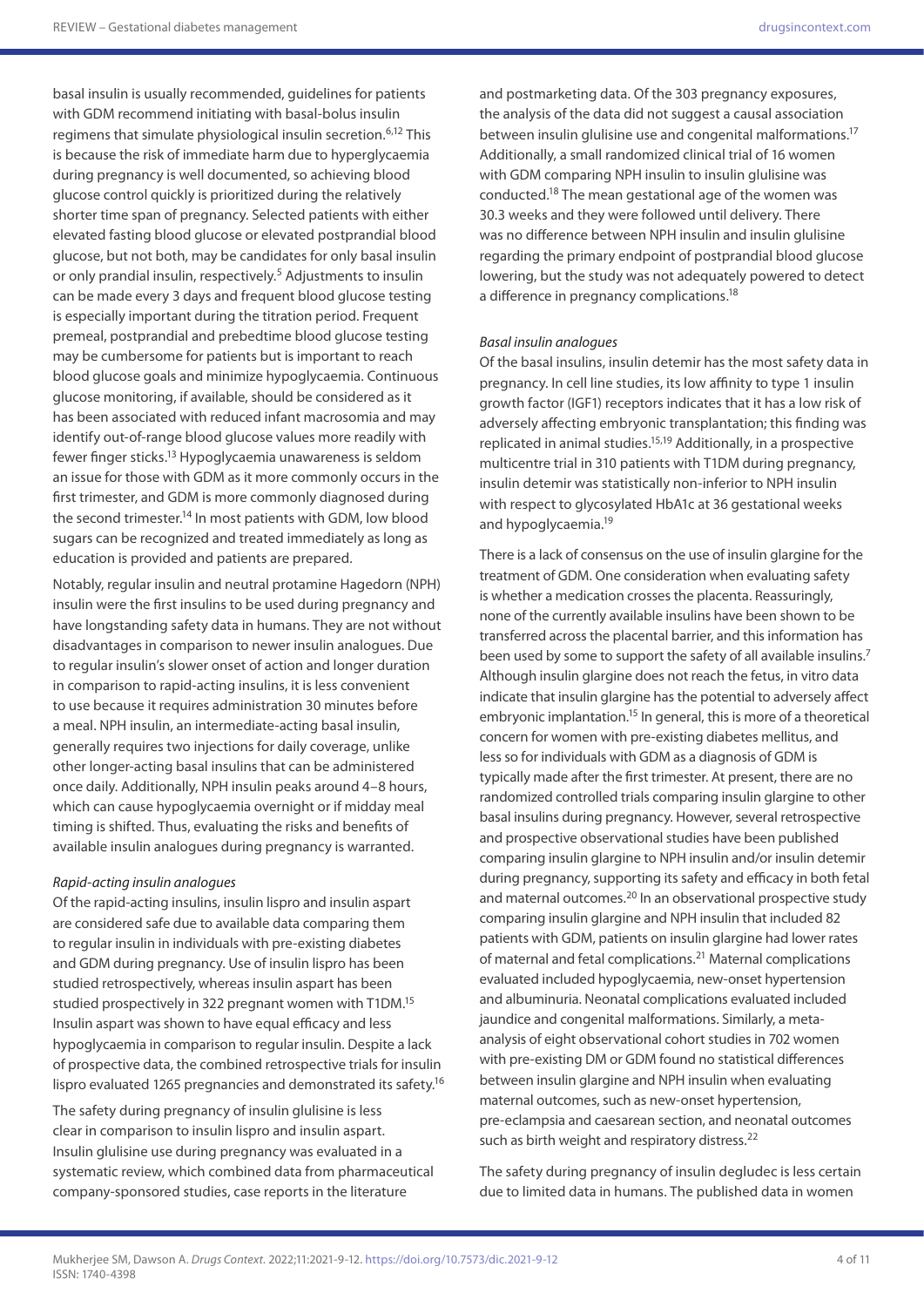during pregnancy on insulin degludec are limited to case reports in patients with T1DM and T2DM.23–25 No maternal or fetal harm was caused by insulin degludec in these case reports.

### *Summary of recommendations on insulin according to guidelines*

To summarize, insulin lispro, insulin aspart and insulin detemir are recommended by multiple guidelines as safe for use during pregnancy for GDM.5,6,7,13,26 The United Kingdom's National Initiative for Health and Care Excellence (NICE) recommends insulin lispro and insulin aspart but preferentially recommends NPH insulin as the basal insulin of choice.<sup>8</sup> Recommendations on insulin glargine use for GDM vary. Based on available data in humans, insulin glargine is recommended for use during GDM by several international guidelines, including the American College of Obstetricians and Gynecologists (ACOG), the American Diabetes Association (ADA) and Diabetes Canada.5,7,26 In contrast, the NICE guidelines recommend insulin glargine during pregnancy only in someone with pre-existing diabetes and good glycaemic control as changing insulin could worsen control and hyperglycaemia is known to result in adverse outcomes.<sup>8</sup> Other guidelines, such as those from the International Federation of Gynecology and Obstetrics (FIGO) and the American Association of Clinical Endocrinologists (AACE), do not provide a recommendation for the use of insulin glargine due to the limited studies published; they acknowledge that it is often used and may be safe.<sup>6,13</sup>

Once the type of insulin has been chosen, the initial insulin dose needs to be determined. One recommended method of insulin titration for pregnant individuals (with GDM or pre-existing DM) is to use a total daily dose (TDD) of 0.7 units/ kg/day throughout the first trimester, increasing to 0.8 units/ kg/day around weeks 14–18, to 0.9 units/kg/day during weeks 26–27, and to 1 unit/kg/day around weeks 36–37 until delivery.6,13 If using long-acting basal insulin, 50% of the TDD can be given as basal insulin and 50% of the TDD can be split as premeal boluses.<sup>13</sup> If NPH insulin is chosen as the basal insulin, two-thirds of the TDD can be given prebreakfast and one-third of the TDD can be given pre-evening meal; the ratios of basal to bolus insulin in the morning and evening are recommended as 70:30 and 50:50, respectively.12 If night-time hypoglycaemia occurs when the NPH insulin is administered pre-evening meal, the evening dose can be administered at bedtime instead.

#### **Oral therapy**

#### *Metformin*

Metformin is typically considered a second-line alternative for GDM.5,7 Metformin is an attractive option especially when compared to insulin as it is considered easier to administer and more affordable.2 It also has advantages from a mechanistic perspective, as GDM is typically associated with an increase in insulin resistance particularly seen in the second half of

pregnancy.27 One disadvantage compared to insulin is that metformin crosses the placenta ubiquitously, reaching fetal concentrations that are as high or even higher than maternal concentrations.5–7,28 In contrast, insulin does not reach the placenta.2,28 Despite its ability to cross the placental barrier, metformin is commonly continued during the first trimester of pregnancy in patients with polycystic ovary syndrome and has been shown to be safe.<sup>29,30</sup> During the first trimester, the embryo at that age has few organic cation transporters needed to transport metformin into the cells.<sup>28</sup> However, during the second and third trimesters, the placenta and fetus do have the necessary metformin transporters. This results in concerns over safety of metformin use in this gestational age.<sup>28</sup> Several studies and meta-analyses have been conducted investigating the safety and efficacy of using metformin throughout the duration of pregnancy for GDM.

When treating GDM, an advantage seen with metformin is its improvements in both neonatal and maternal outcomes during pregnancy and labour. In two separate network meta-analyses, metformin was determined as being more effective than insulin and glyburide at reducing the risk of neonatal hypoglycaemia, macrosomia, preeclampsia, pregnancy-induced hypertension, LGA neonates, and admission to the neonatal intensive care unit (NICU).27,31 In other studies, when compared to insulin, there is less maternal hypoglycaemia, maternal weight gain, pregnancy-induced hypertension, neonatal hypoglycaemia, low infant birth weight, neonatal LGA, macrosomia, and NICU admission.2,7,27,32–38 The most recent evidence is from the 2021 Metformin for Gestational Diabetes Study (MeDiGes) conducted in 200 patients with GDM, which reinforces these findings showing less hypoglycaemia, better postprandial glycaemic values for lunch and dinner, less weight gain, fewer labour inductions, and fewer caesarean sections with metformin compared to insulin.39 The MeDiGes trial found similar rates of mean birth weight, macrosomia, LGA infants and infant complications between both groups.<sup>39</sup> Some studies, including a large meta-analysis of over 4000 patients, have found higher rates of smaller-for-gestational-age neonates in patients receiving metformin *versus* insulin.36 When metformin is compared to glyburide, there is a decrease in the composite of neonatal death or serious morbidity.27 Limited evidence suggests that metformin may be helpful in preventing preeclampsia, $2$  though other studies have not found this.<sup>36</sup> There is also conflicting evidence regarding whether metformin increases the risk of preterm birth with several studies showing increased risk compared to insulin<sup>27,28,32,40</sup> but a large metaanalysis showed no difference.<sup>40</sup>

The long-term adverse events of metformin have been assessed in several studies, which found offspring exposed to metformin to generally be heavier; between the ages of 4 and 10 years, these offspring have a higher BMI, waist-to-height ratio, weight-to-height ratio, waist circumference and incidence of obesity.7,28 These long-term consequences were first noted in the Auckland subgroup of the Metformin *versus* Insulin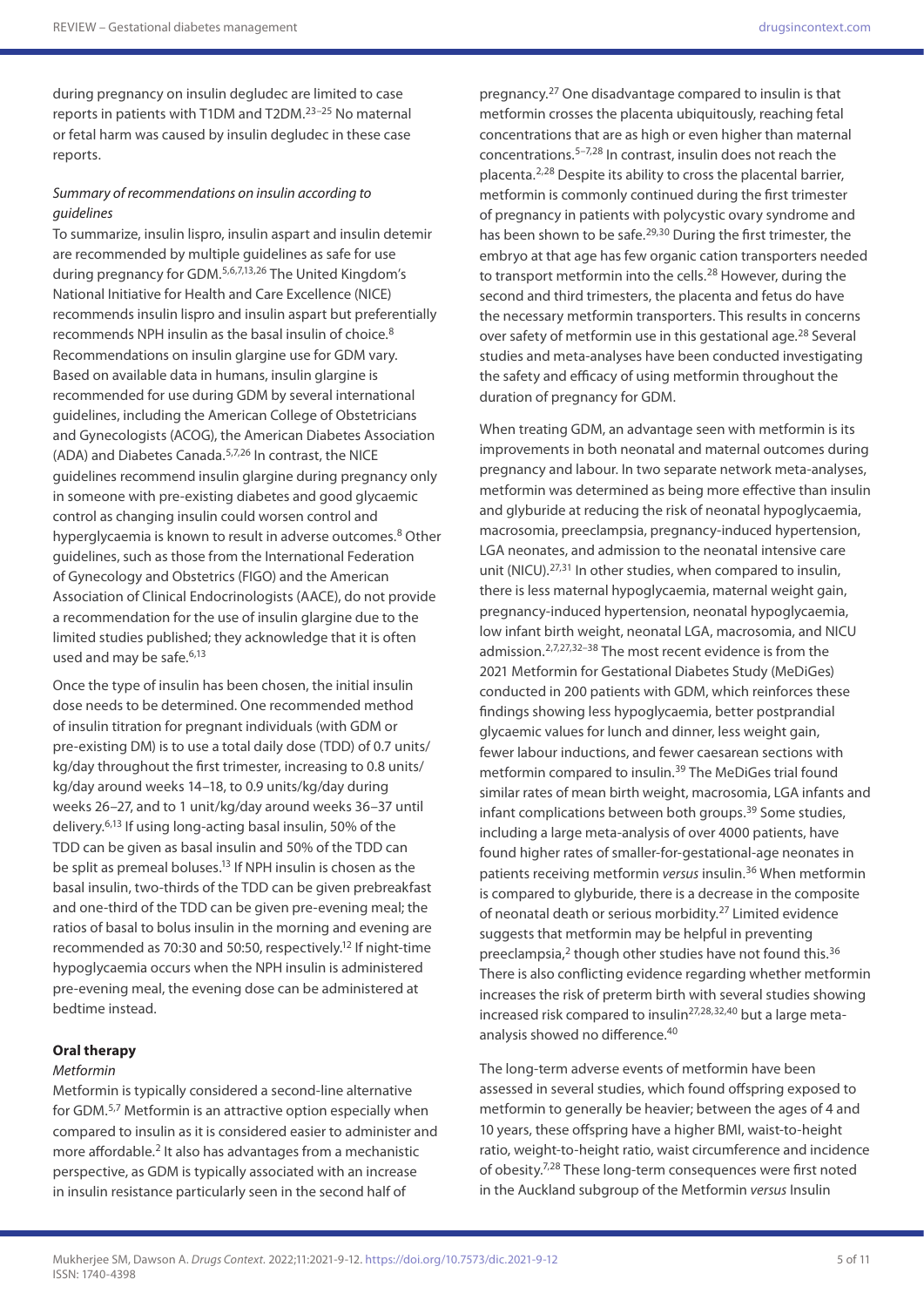for the Treatment of Gestational Diabetes (MiG) trial; women treated with metformin were found to have offspring that were heavier at 9 years of age, despite having fewer LGA neonates when compared to women treated with insulin.28,32 Differences in childhood weight were seen in one study as early as 18 months in children exposed to metformin in utero, who were found to be heavier and taller than those exposed to insulin.41 A meta-analysis of 778 children found that, at 9 years old, children exposed to metformin in utero had higher body weights but comparable BMI z-scores to controls.42 Additionally, a 2019 meta-analysis with 3976 participants demonstrated that, although the infants born to women on metformin have lower average birth weights compared to those born to women on insulin, they seem to then have accelerated growth, resulting in heavier weight and higher BMI in mid-childhood.43 More long-term data are needed to fully understand these risks. Currently, the data on long-term consequences of in utero exposure to metformin are limited to childhood. For mothers continuing metformin postpartum and breastfeeding, metformin is known to cross into breastmilk but the amount is considered clinically insignificant with the infant only receiving 0.5–0.65% of the mother's weight-adjusted dose.27,44

A barrier to metformin use is its limited ability to provide the tight glycaemic control required when managing GDM. Insulin has the advantage of allowing incremental dose adjustments and does not have a dose ceiling, allowing clinicians and patients to optimize glycaemic levels with dose titrations and close monitoring. Metformin is limited by its available doses and maximum daily dose. Patients, especially in mid to late pregnancy, will experience a significant increase in renal clearance of metformin due to the increased renal blood flow in pregnancy.27 This may result in reduced efficacy and the need for higher doses to achieve glycaemic control.<sup>27</sup> Some have suggested higher maximum daily doses of 2500–3000 mg in GDM but evidence supporting use over 2500 mg is limited.<sup>27,45</sup> A common dosing strategy for metformin in GDM follows the MiG trial, starting at 500 mg once or twice a day with food.32 Metformin is then increased every 1–2 weeks to meet glycaemic goals to a maximum of 2500 mg.<sup>32</sup> If glycaemic goals are not met at maximum dosages, patients should be switched or supplemented with insulin. In the MiG trial, 46% of patients failed to reach goal glycaemic values on metformin alone and required supplemental insulin.32 Other studies have seen failure rates that range from 21.3% to 85%.6,39,46 Due to this high failure rate, it may be prudent to initiate a patient on insulin at the onset rather than delay achieving optimal glycaemic control with a trial of metformin. However, at least one small study has shown benefits for starting the patient on metformin and switching to insulin if needed compared to starting with insulin alone.46 These benefits included less maternal weight gain, pregnancy-induced hypertension, hypoglycaemia, and NICU admissions of more than 24 hours.<sup>46</sup> Newer studies are attempting to identify risk factors for metformin failure, including higher fasting glucose at diagnosis, early detection

of GDM, past history of GDM, older age at diagnosis, higher baseline HbA1c or serum fructosamine concentration, and elevated BMI.6,27

The recent Metformin in Women with Type 2 Diabetes in Pregnancy (MiTy) trial investigated the combination of metformin with insulin compared to insulin alone.<sup>44</sup> This combination is of benefit to those who may otherwise fail treatment with metformin alone. The theoretical advantage of this combination over insulin alone would be to improve the insulin resistance that is known to occur in GDM, therefore lowering insulin requirements, reducing maternal weight gain and improving outcomes. The MiTy trial found benefit in the combination group compared to insulin alone.<sup>44</sup> The maternal benefits included improved glycaemic control, less insulin requirements, less maternal weight gain, and less caesarean births in the combination group than insulin alone.<sup>44</sup> Infants who were exposed to metformin weighed less at birth, were less likely to be LGA, and had reduced adiposity measures.<sup>44</sup> There is an ongoing follow-up trial, MiTy Kids, to determine the effects of maternal combination therapy during GDM on the 2-year-old children of participants of the MiTy trial, which may shed further light on the long-term effects of metformin on offspring.47

It should be noted that there have been at least three trials investigating if metformin is effective at preventing the development of GDM in women starting in early pregnancy (first or early second trimester) and continuing through birth.48 All three of the trials had non-statistically significant findings and conclude that metformin is not effective at preventing GDM.48

To summarize, the evidence suggests that metformin is as safe and effective as insulin in the short term, and may even have some additional advantages like preventing pre-eclampsia.<sup>2,33</sup> However, the long-term follow-up is limited or points to some potential risks of metformin use for the offspring such as higher BMI between the ages of 4 and 10 years.<sup>7,28</sup> International guidelines offer different approaches to the use of metformin in GDM. The ADA, AACE and ACOG agree that metformin should be considered as an alternative for women who refuse insulin, are unable to afford insulin, or cannot safely use insulin (such as those at high risk for hypoglycaemia, difficulty with administration or comprehension, or cultural barriers).<sup>5,7,13</sup> The FIGO, NICE and Diabetes Canada clinical practice guidelines suggest that metformin can be safely used in patients not meeting glycaemic goals after medical nutrition therapy.6,8,26 FIGO specifies that insulin is preferred over metformin in women who are at high risk for failing oral therapy.<sup>6</sup> Despite evidence, albeit limited, demonstrating that metformin may reduce the risk of pre-eclampsia, the ADA currently does not recommend the use of metformin in pregnant patients with hypertension, pre-eclampsia or at risk for intrauterine growth restriction as it may increase the risk of acidosis or growth restriction.<sup>7</sup> Until the potential risk of metformin exposure in offspring is better understood, insulin will likely remain the gold standard.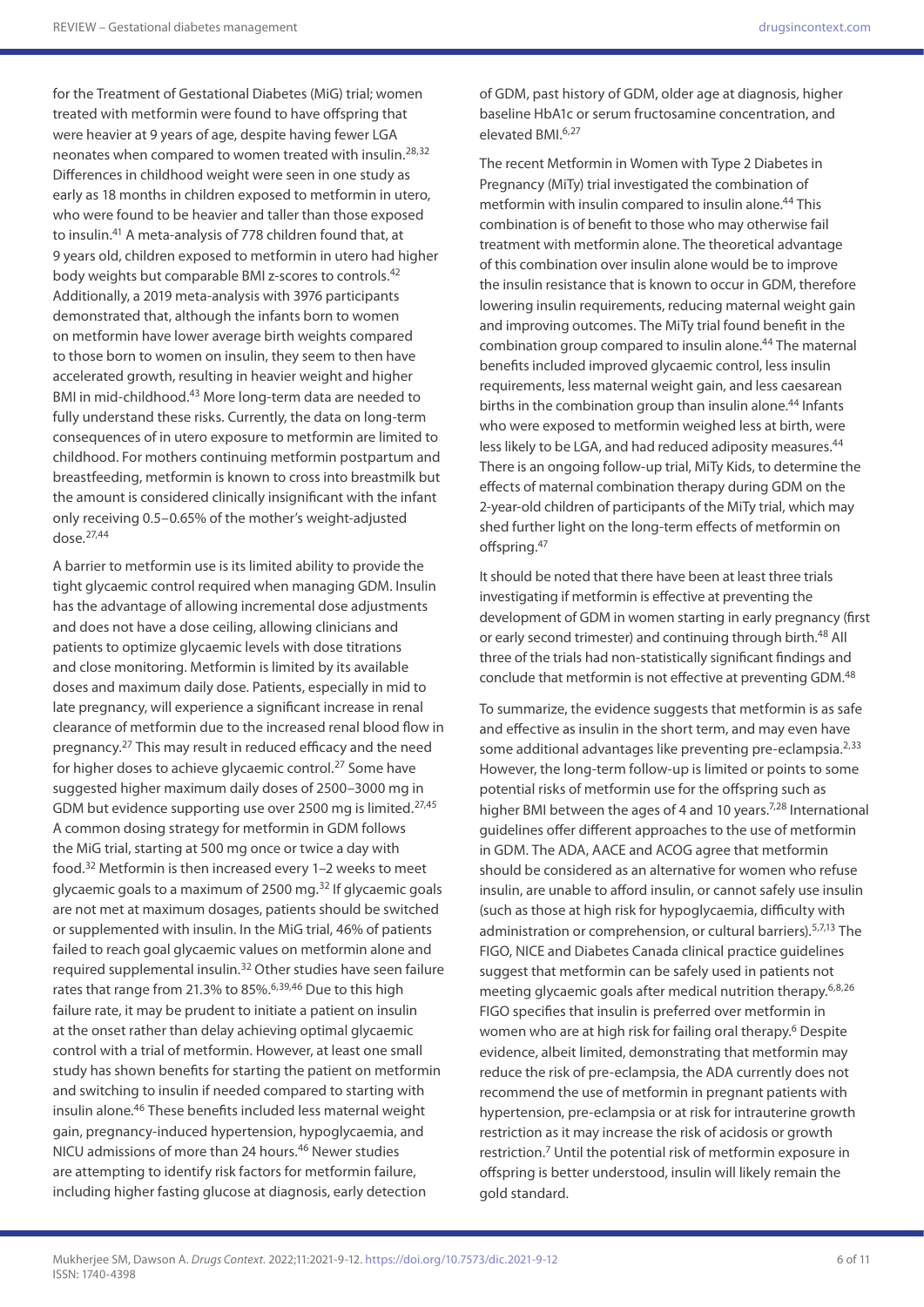### *Sulfonylureas*

Sulfonylureas (SUs), in particular glyburide or glibenclamide, have been investigated as treatment options for GDM. In general, the use of SUs is largely limited by concerns over the potential of these drugs to cross the placenta, causing neonatal hypoglycaemia and macrosomia.<sup>7,49</sup> Of the second-generation SUs, glyburide has the least placental transfer with in vitro studies demonstrating a less than 1% transfer rate when using doses of over 100 times the approved doses.15 There is also a higher rate of maternal hypoglycaemia with SUs compared to insulin.50 Studies have shown that glyburide is associated with higher birth weight and significantly increased rates of neonatal hypoglycaemia and macrosomia compared to insulin or metformin.<sup>6,7,27,45</sup> Additionally, there is no long-term safety data currently available.<sup>7,49</sup> Glyburide has been shown to have less treatment failures, defined as patients requiring insulin, than metformin.<sup>49,50</sup> It is important for both clinicians and patients to note that serum concentrations of glyburide typically peak at 2–3 hours post dose.<sup>45</sup> Self-monitoring of blood glucose should coincide with this peak. If monitoring is performed prematurely, blood glucose values can look elevated 1–2 hours postprandially.<sup>45</sup> Clinicians may be tempted to increase the dose of glyburide based on these values, placing the patient at an increased risk of hypoglycaemia.45 Due to the increased risk of adverse fetal outcomes compared to insulin and metformin, and the lack of long-term data, SUs are not a preferred agent in GDM.

#### *Acarbose*

At least one small study was conducted exploring acarbose *versus* insulin for the treatment of GDM.51 The results indicated that there was no difference in fetal and maternal outcomes compared to insulin but there were more GI adverse events.<sup>51</sup> Similar to the other oral agents, long-term outcomes for oral agents like acarbose have not been established. Due to the limited data overall, acarbose is not typically recommended for the treatment of GDM.

#### *Other non-insulin DM medications*

Other commonly used DM medication classes, such as the dipeptidyl peptidyl 4 (DPP4) inhibitors, sodium–glucose co-transporter type 2 (SGLT2) inhibitors and the glucagon-like peptide 1 (GLP1) receptor agonists, currently have no published data on their use during pregnancy.

# Labour, delivery and postpartum considerations

Table 1 includes recommendations related to the use of agents during labour and delivery. Patients with GDM treated with pharmacological therapy but in good glycaemic control should consider the induction of delivery around 39 weeks of gestation.2,6,45 Recommendations for delivery timing for patients with poor glycaemic control are debated, with a range within 37-39 weeks gestation being recommended.<sup>45</sup> The

presence of other conditions or complications, like gestational hypertension or fetal macrosomia, can alter delivery timings.<sup>6,45</sup> During labour, patients should have frequent (every 1–4 hours) monitoring of blood glucose.45 Most patients will not require treatment once labour begins and all agents should be discontinued.2,13 If blood glucose exceeds 7 mmol/L (126 mg/ dL) fasting or 11.1 mmol/L (200 mg/dL) postprandial during labour, an insulin infusion protocol with monitoring every hour can be started during the intrapartum phase. $2,45$  Insulin protocols can vary by institution and guideline but include an infusion of insulin in 5% dextrose or 0.9% normal saline solution aimed to optimize glycaemic control at moment of delivery.<sup>45</sup> Being euglycaemic at delivery is important for preventing complications, including neonatal hypoglycaemia at birth.6 If not already discontinued, all agents (including insulin) should be discontinued postpartum.45 If hyperglycaemia persists immediately postpartum, medical nutrition therapy, lifestyle modifications or insulin can be used without concern for neonatal side effects in lactating mothers.<sup>45</sup> Insulin should be restarted at a lower dose, such as 0.55 units/kg/ day.13 Additionally, AACE recommends that the night-time basal insulin dose should be decreased by 50% in lactating women to prevent severe hypoglycaemia.13 Metformin and glyburide are excreted into breastmilk in small amounts.52,53 Although data are limited, most studies conclude that the benefits of these agents outweigh any potential risks to the nursing infant, though monitoring is always prudent.<sup>45,52,53</sup> Guidelines from AACE and FIGO still advise against the use of metformin and glyburide in lactating mothers.2,13 Patients with a history of GDM should be screened for T2DM 6–12 weeks postpartum.2,6,15,45

# **Discussion**

For most patients with GDM, medical nutrition therapy paired with lifestyle modifications to reduce insulin resistance will be sufficient to reach blood glucose goals. For patients who need pharmacotherapy, insulin remains the standard of care for most patients with GDM due to its established safety and efficacy profile. Regular insulin and NPH insulin have the most data supporting their use but have disadvantages compared to newer analogues due to their administration timing and risk of hypoglycaemia. Of the analogues, insulin lispro, aspart and detemir have the most data supporting their use and are recommended by several international guidelines. Although insulin is the safest under ideal circumstances, not all patients are in ideal circumstances. Clinicians need to weigh individual patient characteristics, ability and support to manage a complex insulin regimen. Important considerations when determining if a patient is an appropriate candidate for insulin can include the cost, a patient's level of comprehension and health literacy, ability to administer and understand insulin, ability to understand the role of diet and activity levels, dexterity, access to refrigeration, access to healthcare provider for titration, and risk of hypoglycaemia. Many of these barriers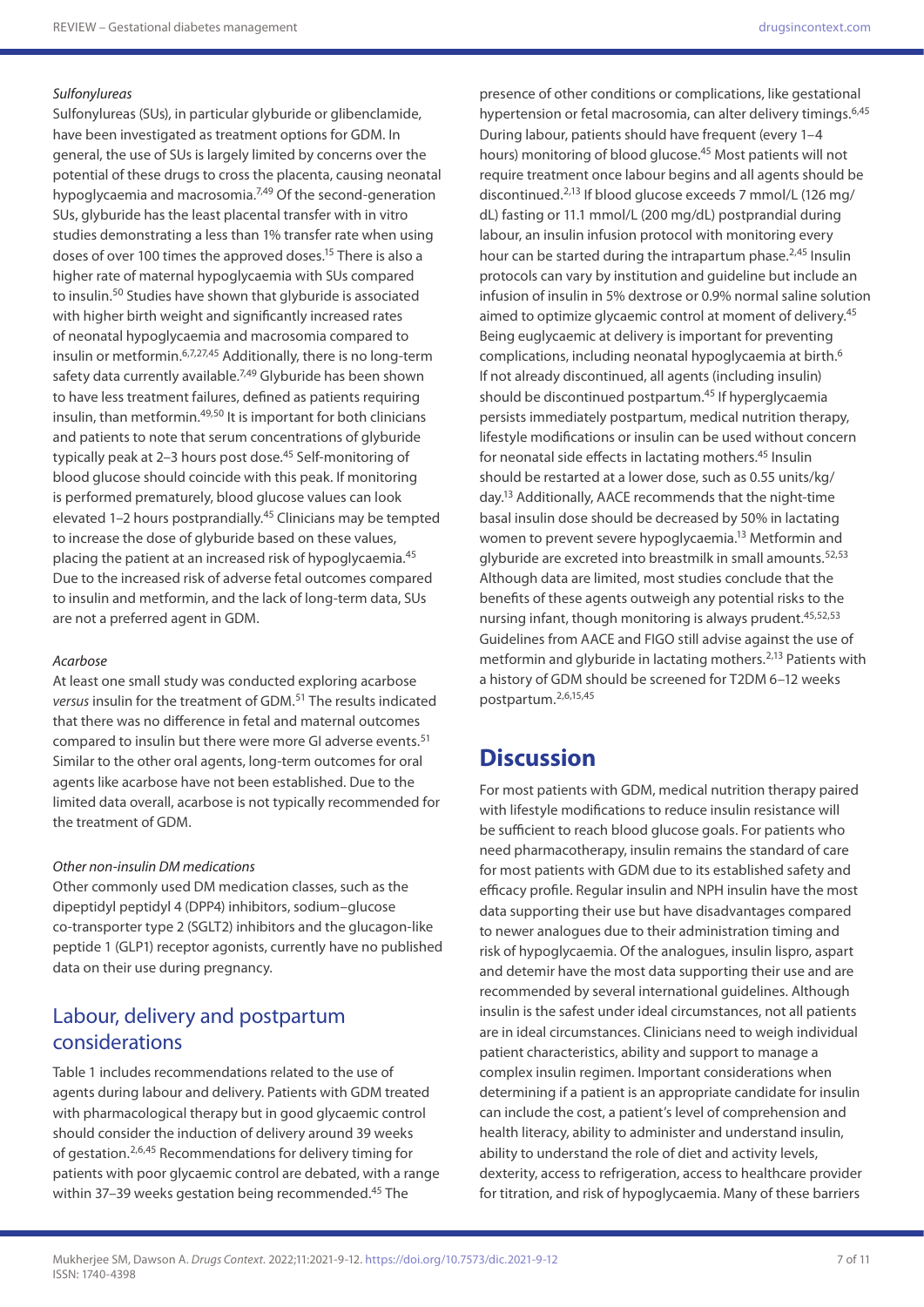can be overcome with education accompanied with provider and family support but, for those with substantial challenges, oral agents should be considered. For oral agents, metformin would be the best option due to its demonstrated benefits for maternal and fetal outcomes with good short-term safety data. Patients who may be candidates for metformin use over insulin include patients who refuse to use insulin, whose circumstances make it difficult to use insulin safely, and who cannot afford insulin. If metformin is used, monitoring is critical due to the number of patients that require additional therapy to meet therapeutic goals.

# **Conclusion**

The management of GDM has advanced subsequent to studies evaluating the efficacy of metformin, glyburide and several insulin analogues. Additional research is still needed to determine the long-term adverse events in offspring before metformin is recommended more widely. Future research illuminating the safety and benefits of combination insulin and metformin therapy is intriguing and has the potential to change practice guidelines if the long-term safety of metformin is established.

# **Key practice points**

- Uncontrolled hyperglycaemia in individuals with gestational diabetes mellitus (GDM) has adverse outcomes on both the mother and the fetus.
- Treatment for GDM should consistently control both fasting and post-prandial blood glucose, minimize hypoglycaemia and minimize ketonaemia.
- Blood glucose goals for patients with GDM are to aim for fasting and pre-prandial blood glucose less than 5.3 mmol/L, 1 hour post-prandial blood glucose less than 7.8 mmol/L and 2 hour post-prandial blood glucose less than 6.7 mmol/L.
- Most women with GDM can reach blood glucose goals via lifestyle modifications, primarily by adjusting carbohydrate intake to approximately 40% of total caloric intake.
- Close blood glucose monitoring throughout pregnancy is essential to minimize GDM-associated complications and make timely adjustments in treatment.
- About one-fifth of individuals with GDM will need pharmacotherapy to reach blood glucose goals.
- Basal-bolus insulin remains the standard of care when initiating pharmacotherapy for GDM.
- Insulin lispro, insulin aspart and insulin detemir are the insulin analogues with the most safety data in the treatment of GDM.
- In selected patients, metformin may be an option for treatment of GDM, either as monotherapy or in combination with insulin to minimize maternal weight gain.
- Studies are needed to better clarify the long-term effects of metformin use in GDM on offspring.

**Contributions:** SMM conceived and designed the structure of the article, identified articles for inclusion, synthesized available published research data and wrote several sections of the paper. AD identified articles for inclusion, synthesized available published research data and wrote several sections of the paper. All authors contributed equally to the preparation of this manuscript. All named authors meet the International Committee of Medical Journal Editors (ICMJE) criteria for authorship for this article, take responsibility for the integrity of the work as a whole and have given their approval for this version to be published.

**Disclosure and potential conflicts of interest:** The authors declare that they have no conflicts of interest relevant to this manuscript. The International Committee of Medical Journal Editors (ICMJE) Potential Conflicts of Interests form for the authors is available for download at: <https://www.drugsincontext.com/wp-content/uploads/2022/01/dic.2021-9-12-COI.pdf>

### **Acknowledgements:** None.

**Funding declaration:** The authors received no funding for this paper.

**Copyright:** Copyright © 2022 Mukherjee SM, Dawson A. Published by *Drugs in Context* under Creative Commons License Deed CC BY NC ND 4.0 which allows anyone to copy, distribute and transmit the article provided it is properly attributed in the manner specified below. No commercial use without permission.

**Correct attribution:** Copyright © 2022 Mukherjee SM, Dawson A. <https://doi.org/10.7573/dic.2021-9-12>. Published by *Drugs in Context* under Creative Commons License Deed CC BY NC ND 4.0.

**Article URL:** <https://www.drugsincontext.com/diabetes-how-to-manage-gestational-diabetes-mellitus>

**Correspondence:** S Mimi Mukherjee, MCPHS University School of Pharmacy, 19 Foster St, Worcester, MA 01608, USA. Email: [mimi.mukherjee@mcphs.edu](mailto:mimi.mukherjee@mcphs.edu)

**Provenance:** Invited; externally peer reviewed.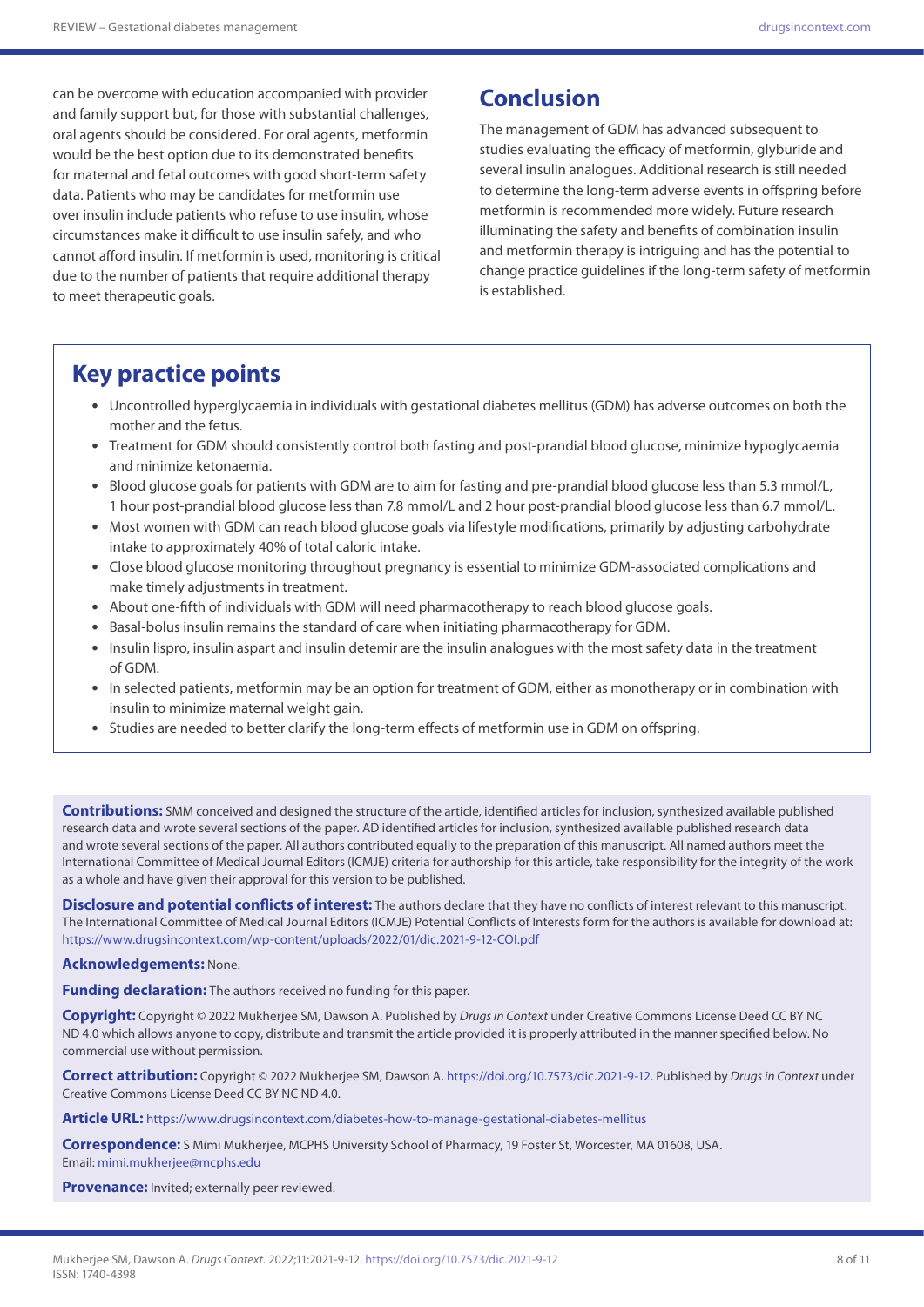**Submitted:** 28 September 2021; **Accepted:** 3 January 2022; **Publication date:** 14 June 2022.

*Drugs in Context* is published by BioExcel Publishing Ltd. Registered office: Plaza Building, Lee High Road, London, England, SE13 5PT.

BioExcel Publishing Limited is registered in England Number 10038393. VAT GB 252 7720 07.

For all manuscript and submissions enquiries, contact the Editorial office [editorial@drugsincontext.com](mailto:editorial@drugsincontext.com)

For all permissions, rights and reprints, contact David Hughes [david.hughes@bioexcelpublishing.com](mailto:david.hughes@bioexcelpublishing.com)

# **References**

- 1. World Health Organization. Diagnostic criteria and classification of hyperglycaemia first detected in pregnancy. [https://apps.who.int/iris/bitstream/handle/10665/85975/WHO\\_NMH\\_MND\\_13.2\\_eng.pdf](https://apps.who.int/iris/bitstream/handle/10665/85975/WHO_NMH_MND_13.2_eng.pdf). Accessed December 16, 2021.
- 2. Vince K, Perkovic P, Matijevic R. What is known and what remains unresolved regarding gestational diabetes mellitus (GDM). *J Perinat Med*. 2020;8(48):757–763.<https://doi.org/10.1515/jpm-2020-0254>
- 3. Organization for Economic Co-operation and Development Family Database. Age of mothers at childbirth and age-specific fertility. [https://www.oecd.org/els/soc/SF\\_2\\_3\\_Age\\_mothers\\_childbirth.pdf](https://www.oecd.org/els/soc/SF_2_3_Age_mothers_childbirth.pdf). Accessed December 16, 2021.
- 4. International Diabetes Federation. Gestational diabetes. [https://www.idf.org/our-activities/care-prevention/gdm.](https://www.idf.org/our-activities/care-prevention/gdm) Accessed December 16, 2021.
- 5. Gestational Diabetes Mellitus. ACOG Practice Bulletin No. 190. *Obstet Gynecol*. 2018;131(2):e49–e64. <https://doi.org/10.1097/AOG.0000000000002501>
- 6. Hod M, Kapur A, Sacks DA, et al. The International Federation of Gynecology and Obstetrics (FIGO) initiative on gestational diabetes mellitus: a pragmatic guide for diagnosis, management and care. *Int J Gynecol Obstet*. 2015;131(S3):S173–S211. [https://doi.org/10.1016/S0020-7292\(15\)30033-3](https://doi.org/10.1016/S0020-7292(15)30033-3)
- 7. American Diabetes Association. 14. Management of diabetes in pregnancy: Standards of Medical Care in Diabetes 2021. *Diabetes Care*. 2021;44(Suppl. 1):S200–S210. <https://doi.org/10.2337/dc21-S014>
- 8. National Institute for Health and Care Excellence (NICE) Guidelines diabetes in pregnancy: management from preconception to the postnatal period. [https://www.nice.org.uk/guidance/ng3.](https://www.nice.org.uk/guidance/ng3) Accessed December 16, 2021.
- 9. Siega-Riz AM, Bodnar LM, Stotland NE, Stang J. The current understanding of gestational weight gain among women with obesity and the need for further research. [https://nam.edu/the-current-understanding-of-gestational-weight-gain-among](https://nam.edu/the-current-understanding-of-gestational-weight-gain-among-women-with-obesity-and-the-need-for-future-research/)[women-with-obesity-and-the-need-for-future-research](https://nam.edu/the-current-understanding-of-gestational-weight-gain-among-women-with-obesity-and-the-need-for-future-research/)/. Accessed December 16, 2021.
- 10. The American College of Obstetricians and Gynecologists. Exercise during pregnancy. [https://www.acog.org/womens-health/faqs/exercise-during-pregnancy.](https://www.acog.org/womens-health/faqs/exercise-during-pregnancy) Accessed December 16, 2021.
- 11. Russo LM, Nobles C, Ertel K, Chasan-Taber L, Whitcomb BW. Physical activity interventions in pregnancy and risk of gestational diabetes mellitus. *Obstet Gynecol*. 2015;125(3):576–582.<https://doi.org/10.1097/AOG.0000000000000691>
- 12. Blum AK. Insulin use in pregnancy: an update. *Diabetes Spectr*. 2016;29(2):92–97. <https://doi.org/10.2337/diaspect.29.2.92>
- 13. American Association of Clinical Endocrinologists. Management of pregnancy complicated by diabetes. [https://pro.aace.com/disease-state-resources/diabetes/depth-information/management-pregnancy-complicated-diabetes.](https://pro.aace.com/disease-state-resources/diabetes/depth-information/management-pregnancy-complicated-diabetes) Accessed December 16, 2021.
- 14. Cianni GD, Resi V, Lacaria E, Lencioni C. Hypoglycemia in diabetic pregnancy. In: Lapolla A, Metzger BE, eds. *Gestational Diabetes. A Decade After the HAPO Study. Front Diabetes*. Basel: Karger; 2020:28:109–122. <https://doi.org/10.1159/000487095>
- 15. Mukherjee SM, Coppenrath VA, Dallinga BA. Pharmacologic management of types 1 and 2 diabetes mellitus and their complications in women of childbearing age. *Pharmacotherapy*. 2015;35(2):158–174. <https://doi.org/10.1002/phar.1535>
- 16. Edson EJ, Bracco OL, Vambergue A, Koivisto V. Managing diabetes during pregnancy with insulin lispro: a safe alternative to human insulin. *Endocr Prac*. 2010;16(6):1020–1027. <https://doi.org/10.4158/EP10003.RA>
- 17. Doder Z, Vanechanos D, Oster M, Landgraf W, Lin S. Insulin glulisine in pregnancy experience from clinical trials and postmarketing surveillance. *Eur Endocrinol*. 2015;11(1):17–20. <https://doi.org/10.17925/EE.2015.11.01.17>
- 18. Castorino K, Beckstrand M, Axelrod C. Efficacy and safety of insulin glulisine in the treatment of gestational diabetes. *Obstet Gynecol Int J*. 2018;9(2):134–136. <https://doi.org/10.15406/ogij.2018.09.00321>
- 19. Detemir [package insert]. Plainsboro, NJ: Novo Nordisk; 2019.
- 20. Jethwani P, Saboo B, Jethwani L, et al. Use of insulin glargine during pregnancy: a review. *Diabetes Metab Syndr*. 2021;15(1): 379–384. <https://doi.org/10.1016/j.dsx.2021.01.012>
- 21. Negrato CA, Rafacho A, Negrato G, et al. Glargine va. NPH insulin therapy in pregnancies complicated by diabetes: an observational cohort study. *Diabetes Res Clin Pract*. 2010;89(1):46–51. <https://doi.org/10.1016/j.diabres.2010.03.015>
- 22. Lepercq J, Lin J, Hall GC, et al. Meta-analysis of maternal and neonatal outcomes associated with the use of insulin glargine versus NPH insulin during pregnancy. *Obstet Gynecol Int*. 2012;2012:649070.<https://doi.org/10.1155/2012/649070>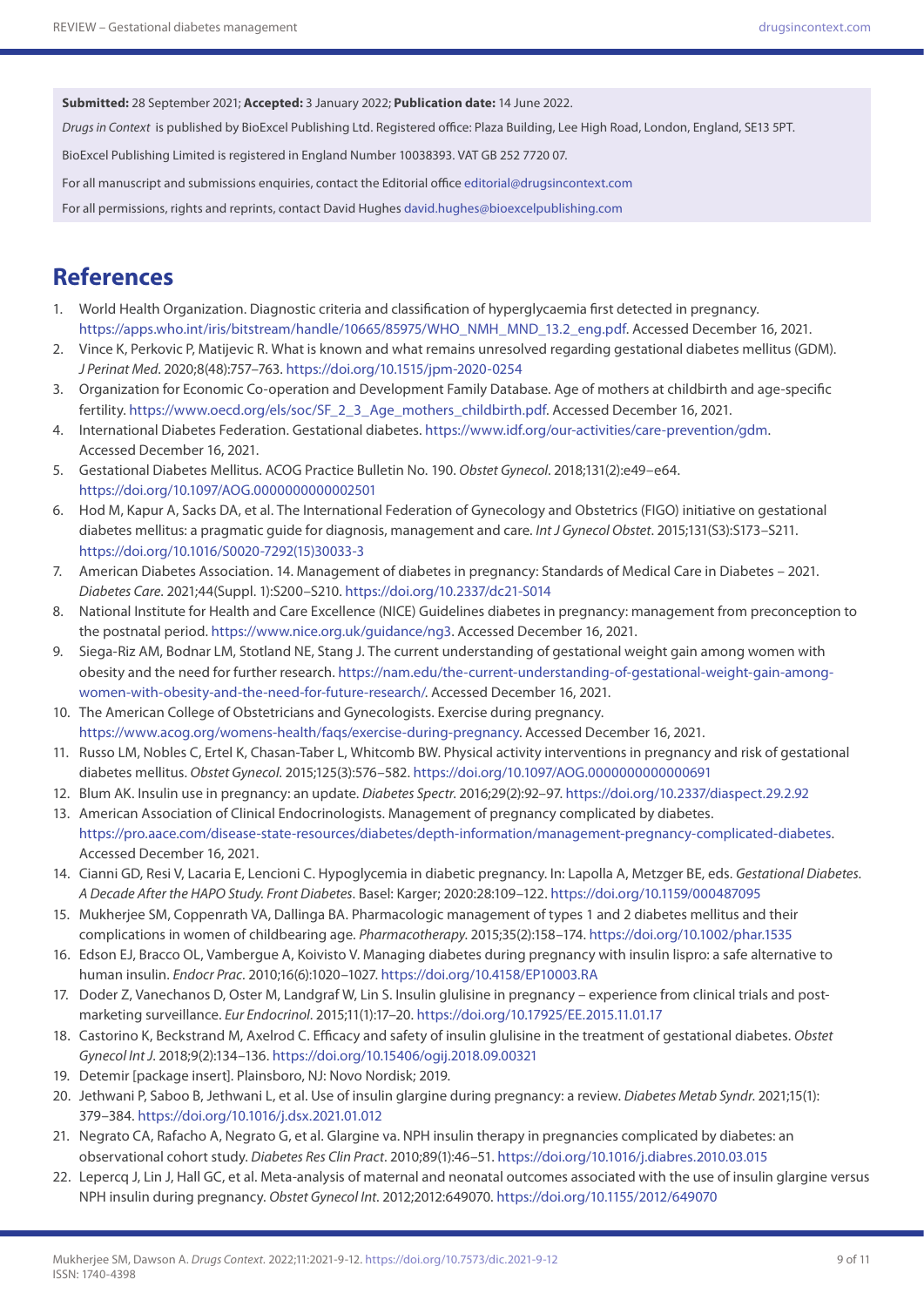- 23. Milluzzo A, Tumminia A, Scalisi NM, Frittitta L, Vigneri R, Sciacca L. Insulin degludec in the first trimester of pregnancy: report of two cases. *J Diabetes Investig*. 2017;9(3):629–631.<https://doi.org/10.1111/jdi.12721>
- 24. Roman-Gonzalez A, Builes-Barrera CA, Baron AA. Exposure to degludec during pregnancy: a case report. *Cureus*. 2019;11(7):e5158.<https://doi.org/10.7759/cureus.5158>
- 25. Hiranput S, Ahmed SH, Macaulay D, Azmi S. Successful outcomes with insulin degludec in pregnancy: a case series. *Diabetes Ther*. 2019;10(1):283–289.<https://doi.org/10.1007/s13300-018-0532-z>
- 26. Diabetes Canada Clinical Practice Guidelines Expert Committee; Feig DS, Berger H, et al. Diabetes and pregnancy. *Can J Diabetes*. 2018;42(Suppl. 1):S255–S282. <https://doi.org/10.1016/j.jcjd.2017.10.038>
- 27. Priya G, Kalra S. Metformin in the management of diabetes during pregnancy and lactation. *Drugs Context*. 2018;7:212523. <https://doi.org/10.7573/dic.212523>
- 28. Barbour LA, Scifres C, Valent AM, et al. A cautionary response to SMFM statement: pharmacological treatment of gestational diabetes. *AJOG*. 2018;219(4):e1–e367.<https://doi.org/10.1016/j.ajog.2018.06.013>
- 29. Gutzin SJ, Kozer E, Magee LA, et al. The safety of oral hypoglycemic agents in the first trimester of pregnancy: a meta-analysis. *Can J Clin Pharmacol*. 2003;10(4):179–183.
- 30. Cassina M, Dona M, Di Gianantonio E, et al. First-trimester exposure to metformin and risk of birth defects: a systematic review and meta-analysis. *Hum Reprod Update*. 2014;20(5):656–669. <https://doi.org/10.1093/humupd/dmu022>
- 31. Liang HL, Ma SJ, Xiao YN, Tan HZ. Comparative efficacy and safety of oral antidiabetic drugs and insulin in treating gestational diabetes mellitus: an updated PRISMA-compliant network meta-analysis. *Medicine*. 2017;96(38):e7939. <https://doi.org/10.1097/MD.0000000000007939>
- 32. Rowan JA, Hague WM, Gao W, Battin MR, Moore MP. Metformin versus insulin for the treatment of gestational diabetes. *N Engl J Med*. 2008;358(19):2003–2015. <https://doi.org/10.1056/NEJMoa0707193>
- 33. Alqudah A, McKinley MC, McNally R, et al. Risk of pre-eclampsia in women taking metformin: a systematic review and meta-analysis. *Diabetes Med*. 2018;35(2):160–172.<https://doi.org/10.1111/dme.13523>
- 34. Gui, J, Liu Q, Feng L. Metformin vs insulin in the management of gestational diabetes: a meta-analysis. *PLoS One*. 2013;8(5):e64585. <https://doi.org/10.1371/journal.pone.0064585>
- 35. Racine JL, Adams JH, Antony KM, et al. Metformin exposure and risk of hypertensive disorders of pregnancy in patients with type 2 diabetes. *Am J Perinatol*. 2021;38(11):1103–1108. <https://doi.org/10.1055/s-0041-1728821>
- 36. He K, Guo Q, Ge J, Li J, Li C, Jing Z. The efficacy and safety of metformin alone or as an add-on therapy to insulin in pregnancy with GDM or T2DM: a systematic review and meta-analysis of 21 randomized controlled trials. *J Clin Pharm Ther*. 2021. <https://doi.org/10.1111/jcpt.13503>
- 37. Bao L-X, Shi W-T, Han Y-X. Metformin versus insulin for gestational diabetes: a systematic review and meta-analysis. *J Matern Fetal Neonatal Med*. 2021;34(16):2741–2753.<https://doi.org/10.1080/14767058.2019.1670804>
- 38. Musa OAH, Syed A, Mohamed AM, et al. Metformin is comparable to insulin for pharmacotherapy in gestational diabetes mellitus: a network meta-analysis evaluating 6046 women. *Pharmacol Res*. 2021;167:105546. <https://doi.org/10.1016/j.phrs.2021.105546>
- 39. Picon-Cesar MJ, Molina-Vega M, Suarez-Arana M, et al. Metformin for gestational diabetes study: metformin vs insulin in gestational diabetes: glycemic control and obstetrical and perinatal outcomes: randomized prospective trial. *AJOG*. 2021;225(5):517.e1–517.e17.<https://doi.org/10.1016/j.ajog.2021.04.229>
- 40. Su DF, Wang, XY. Metformin vs insulin in the management of gestational diabetes: a systematic review and meta-analysis. *Diabetes Res Clin Pract*. 2014;104(3):353–357. <https://doi.org/10.1016/j.diabres.2013.12.056>
- 41. Ijas H, Vaarasmaki M, Saarela T, Keravuo R, Raudaskoski T. A follow-up of a randomised study of metformin and insulin in gestational diabetes mellitus: growth and development of the children at the age of 18 months. *BJOG*. 2015;122(7):994–1000. <https://doi.org/10.1111/1471-0528.12964>
- 42. Van Weelden W, Wekker V, de Wit L, et al. Long-term effects of oral antidiabetic drugs during pregnancy on offspring: a systematic review and meta-analysis of follow-up studies of RCTs. *Diabetes Ther*. 2018;9(5):1811–1829. <https://doi.org/10.1007/s13300-018-0479-0>
- 43. Tarry-Adkins JL, Aiken CE, Ozanne SE. Neonatal, infant, and childhood growth following metformin versus insulin treatment for gestational diabetes: a systematic review and meta analysis. *PLoS Med*. 2019;16(8):e1002848. <https://doi.org/10.1371/journal.pmed.1002848>
- 44. Feig DS, Donovan LE, Zinman B, et al. Metformin in women with type 2 diabetes in pregnancy (MiTy): a multicentre, international, randomised, placebo-controlled trial. *Lancet Diabetes Endocrinol*. 2020;8(10):834–844. [https://doi.org/10.1016/S2213-8587\(20\)30310-7](https://doi.org/10.1016/S2213-8587(20)30310-7)
- 45. Lende M, Rijhsinghani A. Gestational diabetes: overview with emphasis on medical management. *Int J Environ Res Public Health*. 2020;17(24):E9573.<https://doi.org/10.3390/ijerph17249573>